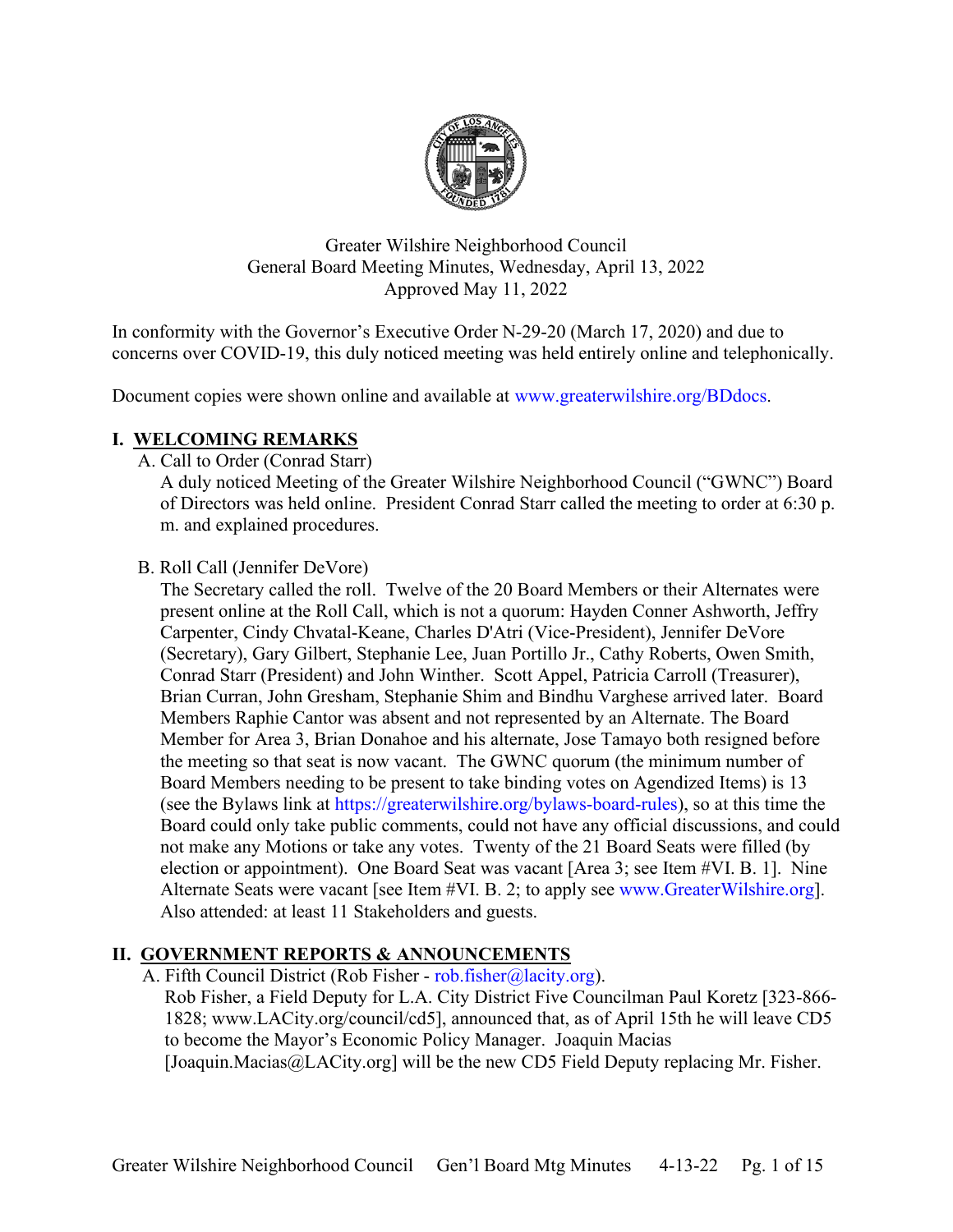*Board Members Brian Curran and Patti Carroll arrived online at this time (6:37), making 14 Board Members present online (the GWNC quorum is thirteen). Now the Board could take binding votes on Agendized Items. Board Member John Gresham arrived online at (6:39), making 15 Board Members present online.*

- B. Thirteenth Council District (George Hakopiants [george.hakopiants@lacity.org\)](mailto:george.hakopiants@lacity.org). George Hakopiants, a Field Deputy for L.A. City District 13 Councilman Mitch O'Farrell [213-207-3023; [https://cd13.lacity.org\]](https://cd13.lacity.org/), reported that the KYCC-CD13 Community Cleanup and Tree Giveaway will happen April 30<sup>th</sup>. He encouraged contacting him with street and tree maintenance requests with photos and addresses.
- C. Office of the Mayor (Serapia Kim [serapia.kim@lacity.org\)](mailto:serapia.kim@lacity.org). Serapia Kim, Central Area Representative for Mayor Eric Garcetti [213-978-3130; [http://LAMayor.org\]](http://lamayor.org/), was not present; there was no report.
- D. LA County Second Supervisor District (Daniel Park [dpark@bos.lacounty.gov\)](mailto:dpark@bos.lacounty.gov). Daniel Park, a Field Deputy for L.A. County District Two Supervisor Holly Mitchell (213-974-2222; [https://LACounty.gov/government/supervisors/holly-mitchell\)](https://lacounty.gov/government/supervisors/holly-mitchell), was not present; there was no report.
- E. LA County Third Supervisor District (Rachel Sherrell [rsherrell@bos.lacounty.gov\)](mailto:rsherrell@bos.lacounty.gov). Rachel Sherrell, a Field Deputy for L.A. County District Three Supervisor Sheila Kuehl [310-231-1170; [http://www.LACounty.gov/government/supervisors/sheila-kuehl\]](http://www.lacounty.gov/government/supervisors/sheila-kuehl), reported that the Test to Treat Program for COVID-19 Coronavirus testing is available at Walgreen's and CVS pharmacies; you can receive immediate therapeutics if you test positive; see PublicHealth.LACounty.gov. She gave the latest COVID-19 masking guidelines. Small Business Recovery Grant information is forthcoming.
- F. LAPD Olympic & Wilshire Divisions (SLOs Cho, Pelayo, Cordova, Rodriguez). [*This Agenda Item was addressed after Item #V. B. 5.*] Hebel Rodriguez, an LAPD Wilshire Division Senior Lead Officer [office 213-473-0476; cell/text phone 213-793- 0715; [35738@LAPD.LACity.org;](mailto:35738@LAPD.LACity.org) [www.LAPDWilshire.com\]](http://www.lapdwilshire.com/), reported that burglaries and thefts are challenging "crimes of opportunity"; he encouraged being "hypervigilant" and knowing your neighbors. If you think you are being followed, make continuous right turns. If you are being followed, call 9-1-1 and go to the nearest Police station.

*Board Member Stephanie Shim arrived online at this time (7:04), making 18 Board Members present online (the GWNC quorum is thirteen).*

G. Department of Neighborhood Empowerment (John Darnell - [john.darnell@lacity.org\)](mailto:john.darnell@lacity.org). [*This Agenda Item was addressed after Item #III. D.*] John Darnell, a Neighborhood Council Advocate, L.A. Dept. of Neighborhood Empowerment (DONE) [213-978-1551; [www.EmpowerLA.org\]](http://www.empowerla.org/), reported. Ms. Carroll reported and Mr. Starr explained that two NPGs [Neighborhood Purposes Grants] (for the Wilshire Crest Elementary School PTA and the Anderson Munger YMCA) were declined by the City Clerk. Mr. Darnell was unaware of a written policy regarding Board Member recusal documentation. He said it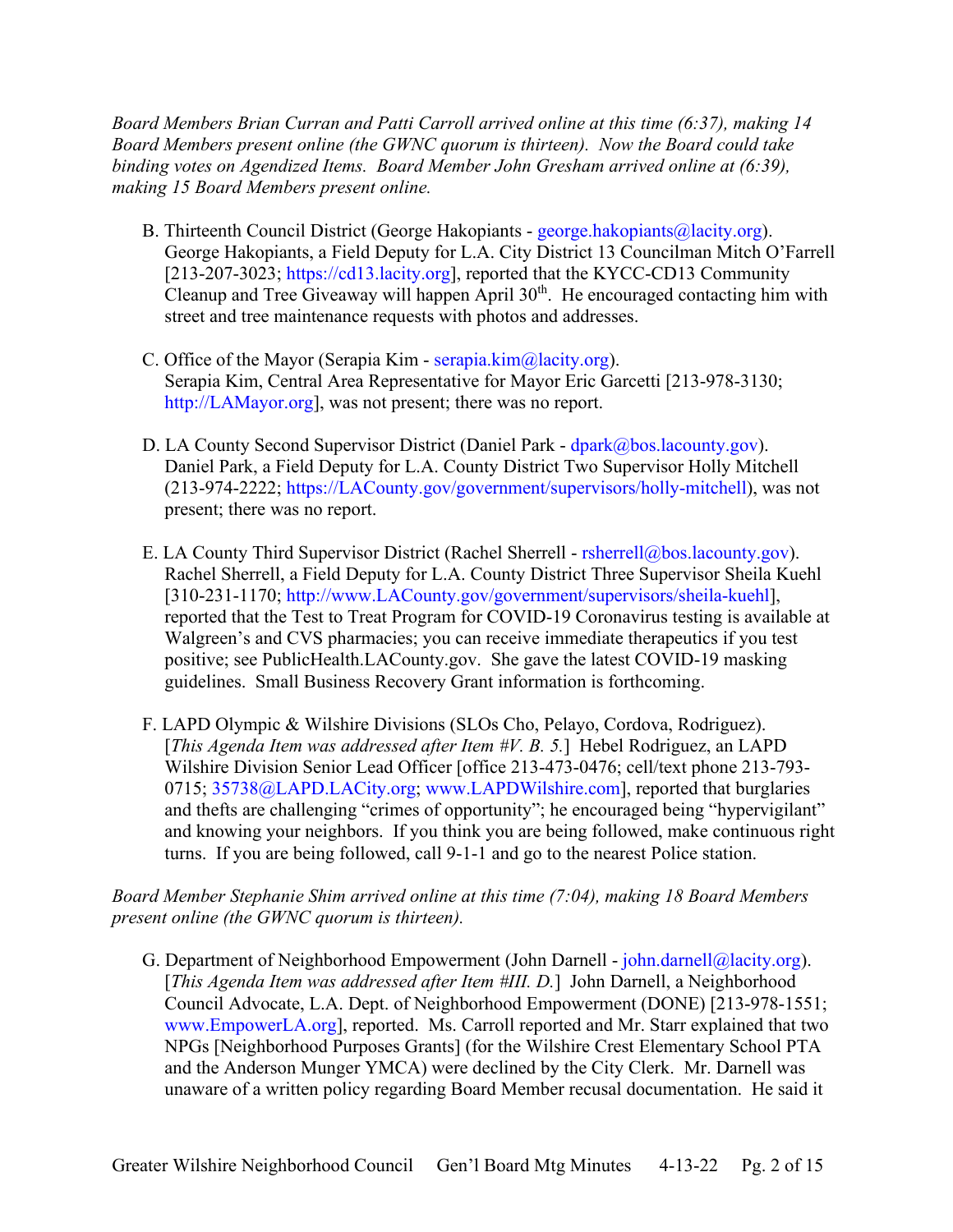is the Board Member's responsibility to document that a potential or known conflict of interest conversation was held with the City Attorney's Office.

*Board Members Bindhu Varghese (7:16) and Scott Appel (7:17) arrived online at this time, making 18 Board Members present online (the GWNC quorum is thirteen).* 

Mr. Darnell reported the City is considering when to start requiring in-person and/or hybrid meetings. Ms. DeVore requested that the City have NC hybrid meetings, considering how expensive it is for NCs to rent meeting spaces.

*The next Agenda Item addressed was Item #IV.*

H. Other Government Representatives

Ned Racine, Metro Senior Construction Relations Officer [cell 213-479-7884, [RacineN@metro.net;](mailto:RacineN@metro.net) 24-hour information 213-922-6934; Bus Rapid Transit 24-hour hotline 213-922-2500+1; [PurpleLineExt@metro.net;](mailto:PurpleLineExt@metro.net) [www.facebook.com/PurpleLineExt;](http://www.facebook.com/PurpleLineExt) [www.Twitter.com/PurpleLineExt;](http://www.twitter.com/PurpleLineExt) [www.metro.net/PurpleLineExt\]](http://www.metro.net/PurpleLineExt), reported that decking removal starts April  $22<sup>nd</sup>$  from 9:00 p.m. - 6:00 a.m. Both north and south Sycamore were opened to traffic.

*The next Agenda Item addressed was Item #II. E.*

# **III. GWNC LIAISON REPORTS**

- A. LADWP (Jack Humphreville) Mr. Humphreville was not present; there was no report.
- B. Budget Representatives (Jack Humphreville / Julie Stromberg) Mr. Humphreville was not present [\[LABudgetAdvocates@gmail.com;](mailto:LABudgetAdvocates@gmail.com) [www.BudgetAdvocates.org\]](http://www.budgetadvocates.org/); there was no report.
- C. LA Neighborhood Councils Coalition (LANCC) (Max Kirkham) Resident Max Kirkham reported that LANCC [the Los Angeles Neighborhood Councils Coalition; [LANCC@EmpowerLA.org;](mailto:LANCC@EmpowerLA.org) [www.LANCC.org\]](http://www.lancc.org/) met April 2nd. The LADWP presented a "water supply update" with resources for homeowners and renters. DONE General Manager Raquel Beltran presented regarding Board Member training requirements. The next LANCC meeting will be the usual first Saturday, May 7<sup>th</sup>. LANCC elections will be soon; candidates are welcomed. He explained LANCC's role as an alliance of Neighborhood Councils.
- D. Public Works Liaison (Hayden Ashworth) Mr. Ashworth reported that the Public Works Department is working on COVID-19 transitioning.

# *The next Agenda Item addressed was Item #II. G.*

E. Other Liaisons or Representatives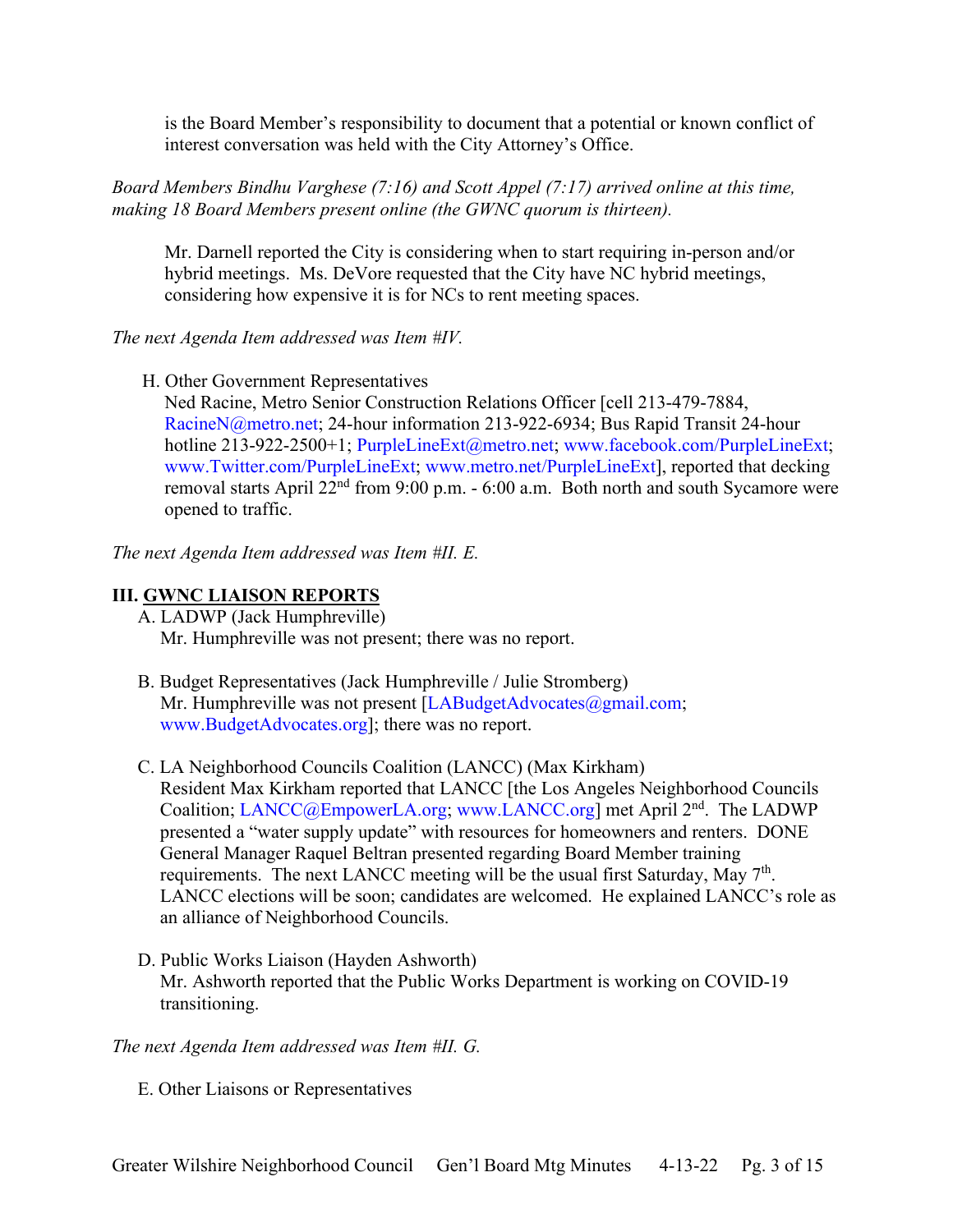There were no other reports.

**IV. GENERAL PUBLIC COMMENT ON NON-AGENDA ITEMS**

Mr. Kirkham announced a GLBTQ event.

# **V. OFFICER REPORTS**

A. President's Report

Mr. Starr reported that work with the Webmaster on Board Member email accounts will be accelerated. He thanked Mr. Kirkham and Mr. Carpenter for help responding to DONE's proposed Digital Media Policy that BONC [the L.A. Board of Neighborhood Commissioners; 213-978-1551; [Commissioners@EmpowerLA.org;](mailto:Commissioners@EmpowerLA.org) [www.EmpowerLA.org\]](http://www.empowerla.org/) rejected.

- B. Treasurer's Report (Discussion and Possible Action). Please refer to MER in the Supporting Documents folder [\(https://greaterwilshire.org/bddocs\)](https://greaterwilshire.org/bddocs).
	- 1. Motion to Approve Monthly Expenditure Report (MER) for March 2022. Card Expenses
		- $-$  3/3 Public Storage \$195.00 +
		- ﹣ 3/8 Larchmont Chronicle February \$188
		- 3/31 Lloyd Staffing DL Minutes \$526.89
		- 3/31 Lloyd Staffing JC Admin \$961.40
		- ﹣ 3/31 Lloyd Staffing JC Admin \$174.80

**Checks** 

NPG-Launch LA \$525

Ms. Carroll reviewed the MER and the above items.

**FUNDING MOTION** (by Ms. Carroll, seconded by Ms. DeVore): The Greater Wilshire Neighborhood Council approves its Monthly Expenditure Report for March 2022.

*Board Member Stephanie Lee was unavailable to vote at this time, making 17 Board Members present online (the GWNC Board quorum is thirteen).*

**FUNDING MOTION PASSED** unanimously by a roll call vote of the 17 eligible voters present with all 17 in favor ("Yes" or "Aye") (Appel, Ashworth, Carpenter, Carroll, Chvatal, Curran, D'Atri, DeVore, Gilbert, Gresham, Portillo, Roberts, Shim, Smith, Starr, Varghese and Winther); zero opposed; zero abstained.

2. Motion to Approve Individual Expenses Listed in the March 2022 MER.

**FUNDING MOTION** (by Ms. Carroll, seconded by Ms. DeVore): The Greater Wilshire Neighborhood Council approves the individual expenditures it made in March 2022.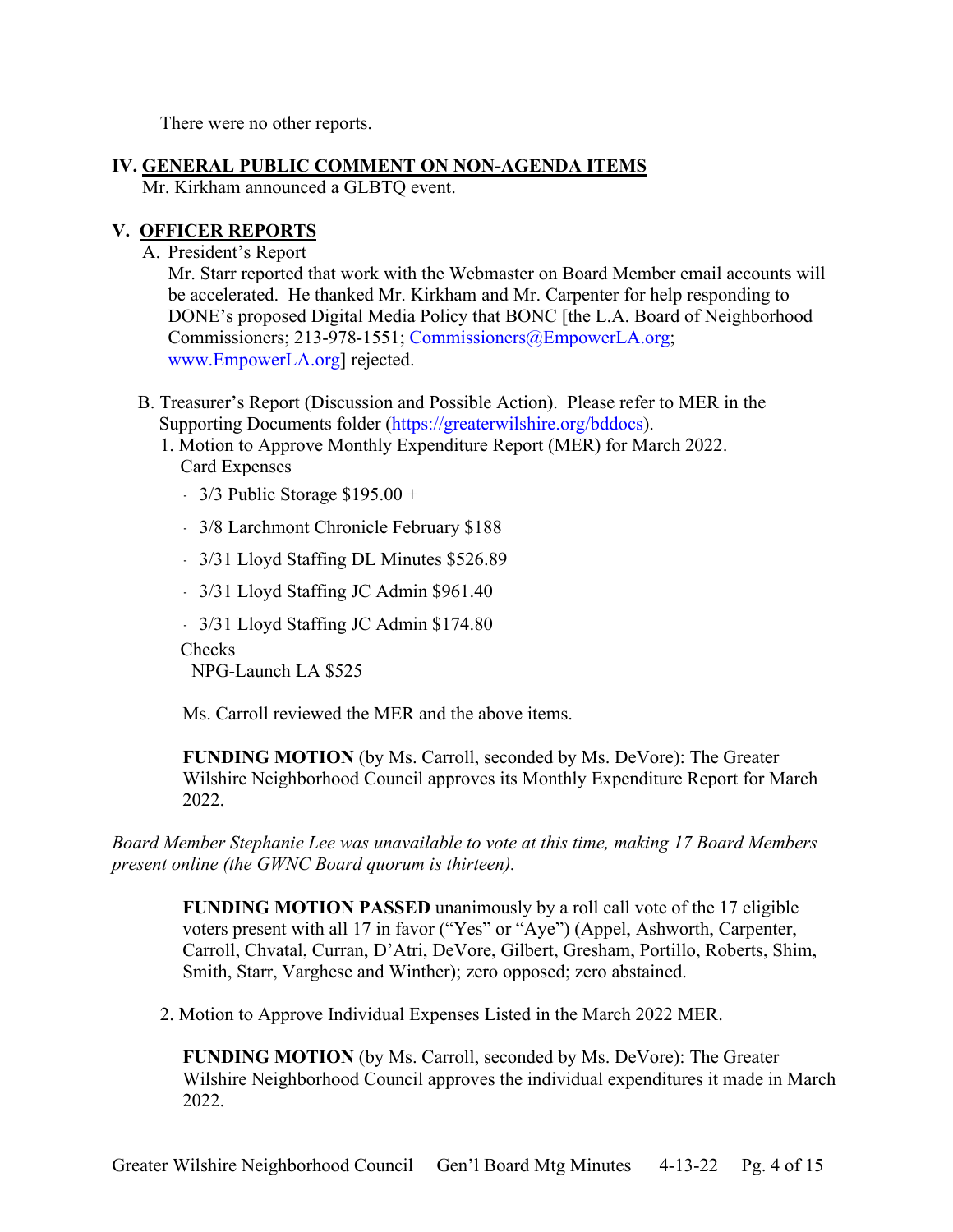*Board Member Stephanie Lee was again available to vote at this time, making 18 Board Members present online (the GWNC Board quorum is thirteen).*

> **FUNDING MOTION PASSED** unanimously by a roll call vote of the 18 eligible voters present with all 18 in favor ("Yes" or "Aye") (Appel, Ashworth, Carpenter, Carroll, Chvatal, Curran, D'Atri, DeVore, Gilbert, Gresham, Lee, Portillo, Roberts, Shim, Smith, Starr, Varghese and Winther); zero opposed; zero abstained.

- 3. Review of past Board Expenses that Will Appear on the April 2022 MER.
	- ﹣ Lloyd Staffing TBD
	- ﹣ Village Mail Call \$400 (Contract coming)
	- ﹣ YMCA NPG \$525 Under Review
	- ﹣ Friends of Wilshire Library \$1100 -Pending
	- ﹣ Wilshire Crest PTA \$1350 -Under Review

Ms. Carroll reviewed the above.

- 4. Funds for NPG's and Roll Over Funds.
	- a) Possible Funding Motion to Transfer \$3500 from Administrative Rental Space to next round of NPG's.

**FUNDING MOTION** (by Ms. Carroll, seconded by Ms. DeVore): The Greater Wilshire Neighborhood Council will transfer \$3,500 from Administrative Rental Space to next round of NPG's.

**FUNDING MOTION PASSED** by a roll call vote of the 18 eligible voters present with 17 in favor ("Yes" or "Aye") (Appel, Ashworth, Carpenter, Carroll, Chvatal, Curran, D'Atri, DeVore, Gilbert, Gresham, Lee, Portillo, Roberts, Shim, Smith, Varghese and Winther); zero opposed; one abstained (the GWNC counts abstentions as neither "yes" votes or "no" votes) (Starr).

b) Possible Funding Motion to Transfer \$399.94 from Rollover Funds to Administrative Rental space.

**FUNDING MOTION** (by Ms. Carroll, seconded by Ms. DeVore): The Greater Wilshire Neighborhood Council will transfer \$399.94 from Rollover Funds to Administrative Rental space.

**FUNDING MOTION PASSED** by a roll call vote of the 18 eligible voters present with 17 in favor ("Yes" or "Aye") (Appel, Ashworth, Carpenter, Carroll, Chvatal, Curran, D'Atri, DeVore, Gilbert, Gresham, Lee, Portillo, Roberts, Shim, Smith, Varghese and Winther); zero opposed; one abstained (the GWNC counts abstentions as neither "yes" votes or "no" votes) (Starr).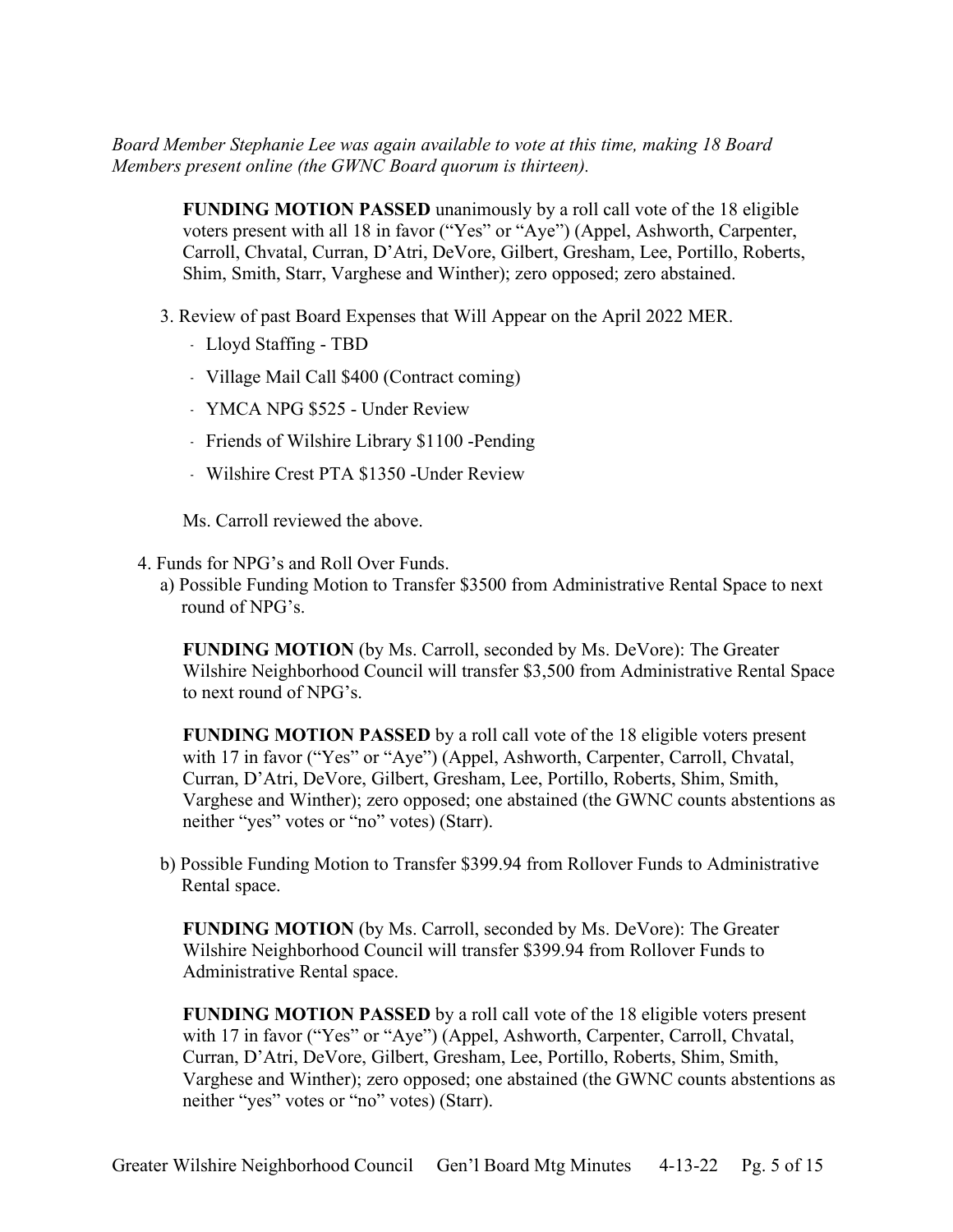5. Possible Motion to purchase two (2) Zoom Webinar annual licenses for up to \$500 total.

Mr. Starr explained that DONE notified NCs that they need to purchase their own Zoom licenses. Two licenses would ensure that, if needed, simultaneous meetings could both be held.

**FUNDING MOTION** (by Ms. DeVore, seconded by Mr. Smith): The Greater Wilshire Neighborhood Council will allocate up to \$500 total to purchase one or two (2) Zoom Webinar annual licenses.

**DISCUSSION**: Ms. DeVore indicated that the Board would decide whether to purchase a second license. Mr. Kirkham reported that DONE does not want NCs to purchase licenses; DONE would purchase the licenses.

*Board Member Juan Portillo was unavailable to vote at this time, making 17 Board Members present online (the GWNC Board quorum is thirteen).*

**FUNDING MOTION PASSED** by a roll call vote of the 17 eligible voters present with 16 in favor ("Yes" or "Aye") (Appel, Ashworth, Carpenter, Carroll, Chvatal, Curran, D'Atri, DeVore, Gilbert, Gresham, Lee, Roberts, Shim, Smith, Varghese and Winther); zero opposed; one abstained (the GWNC counts abstentions as neither "yes" votes or "no" votes) (Starr).

#### *The next Agenda Item addressed was Item #II. F.*

6. Website and Email Hosting Renewal - greaterwilshire.org on Media Temple Grid Service a) Motion: The GWNC approves up to \$315 for one-year renewal of Media Temple Grid Service (\$240; renews on 4/19/2022) and SSL Certificate and Installation (\$75; renews on 6/3/2022).

**FUNDING MOTION** (by Ms. Carroll, seconded by Mr. D'Atri): The Greater Wilshire Neighborhood Council approves up to \$315 for one-year renewal of Media Temple Grid Service (\$240; renews on 4/19/2022) and SSL Certificate and Installation (\$75; renews on 6/3/2022).

*Board Member Juan Portillo was again available to vote at this time, making 18 Board Members present online (the GWNC Board quorum is thirteen).*

**FUNDING MOTION PASSED** by a roll call vote of the 18 eligible voters present with 17 in favor ("Yes" or "Aye") (Appel, Ashworth, Carpenter, Carroll, Chvatal, Curran, D'Atri, DeVore, Gilbert, Gresham, Lee, Portillo, Roberts, Shim, Smith, Varghese and Winther); zero opposed; one abstained (the GWNC counts abstentions as neither "yes" votes or "no" votes) (Starr).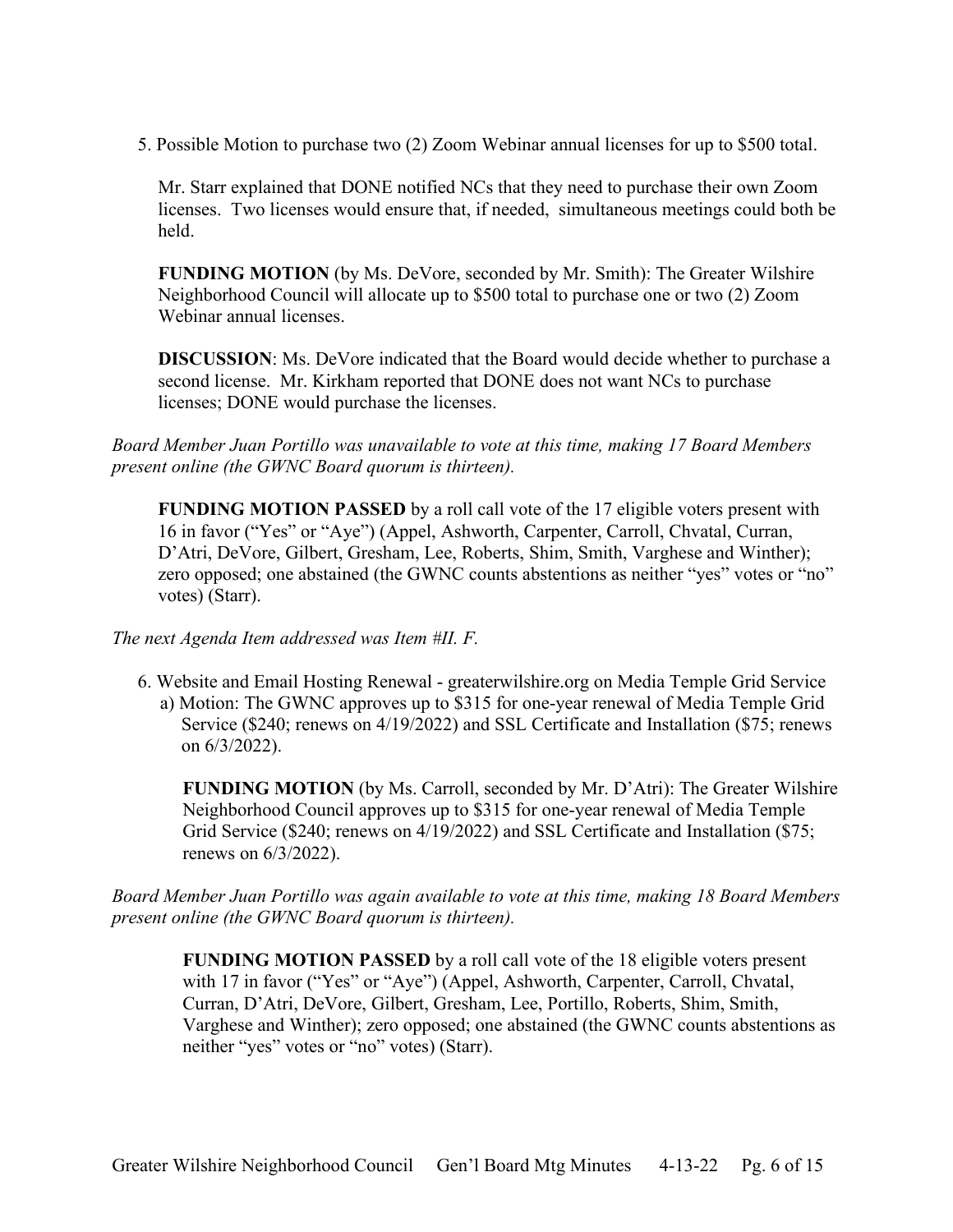C. Vice President's Report

Mr. D'Atri reported that Tom Carroll, a Larchmont Village Neighborhood Association Board Member and long-time community servant, recently passed away.

D. Secretary's Report

Ms. DeVore reported that some Board Members need to complete the ABLE anti-bias training.

# **VI. ADMINISTRATIVE ITEMS** (Discussion and Possible Action).

A. Adoption of March 9, 2022 General Board Meeting Minutes.

**MOTION** (by Ms. DeVore, seconded by Mr. Carpenter): The Greater Wilshire Neighborhood Council adopts the March 9, 2022 General Board Meeting Minutes.

**MOTION PASSED** unanimously by consent; zero opposed; zero abstained.

- B. Board Member and Board Alternate Administration.
	- 1. Board Director Vacancies: Area 3 Country Club Heights (not eligible for nominations until May).

Ms. DeVore announced that Brian Donahoe and Jose Tomayo had moved away and so resigned from the Board. There were no nominations.

2. Board Alternate Vacancies: Area 3 – Country Club Heights (not eligible for nominations until May), Area 4 - Fremont Place, Area 6 - La Brea-Hancock, Area 9 - Oakwood/Maplewood/St. Andrews, Area 11 - Sycamore Square, Area 12 - Western-Wilton, Area 13 – Wilshire Park, Business, Religion. Qualified Stakeholders interested in serving as a replacement Director or Alternate are invited to contact secretary@greaterwilshire.org for more information. a) Nominations, Motions to Appoint, Elections

Mr. Starr noted the above. There were no nominations.

- 3. Board Training Requirements: All board directors and alternates must complete ethics and funding training in order to vote on funding motions before the board. The training courses and instructions can be found at [http://empowerla.org/boardmembers.](http://empowerla.org/boardmembers)
	- a) The following people have not yet completed the REQUIRED anti-bias (ABLE) training: Cantor, Varghese, Portillo, Curran, Davar, Harvey

The above was noted.

- b) The following Board Members and Alternates are shown on https://empowerla.org/gwnc/ as NOT having completed Ethics, Funding and/or Code of Conduct and are NOT eligible to vote on financial matters:
	- Zubin Davar (Ethics, Funding)
	- Vincent Cox (Ethics)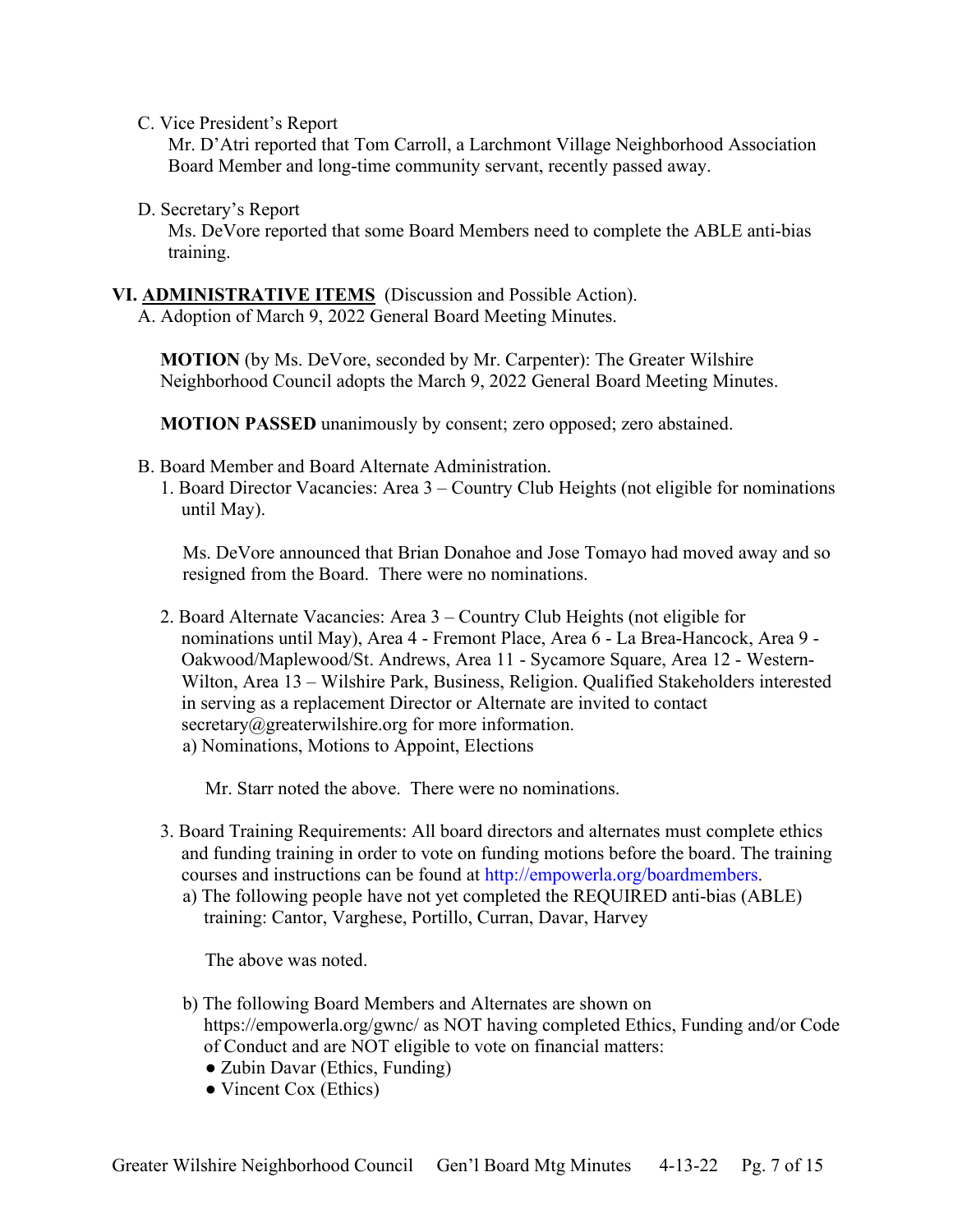- Jesseca Harvey (Ethics, Funding, Code of Conduct)
- April Hannon (Ethics)
- Joe Suh (Ethics, Funding, Code of Conduct)

The above was noted.

c) Check EmpowerLA.org/GWNC for your training expirations.

The above was noted.

4. Liaison and Alliance Appointments - see https://empowerla.org/liaison/.

There were no appointments at this time.

#### **VII. AD HOC COMMITTEES** (Discussion and Possible Action)

- A. Update from the NPG Ad Hoc Committee
	- 1. Discussion and possible action: Motion to appoint Julie Stromberg to the NPG committee; and to name her as chairperson.

Ms. Carroll reported that Ms. Roberts, April Hannon, Mr. Winther and Mr. Kirkham are Committee Members.

**MOTION** (by Ms. Carroll, seconded by Ms. DeVore): The Greater Wilshire Neighborhood Council appoints Julie Stromberg to the NPG Committee; and names her as Chairperson.

**MOTION PASSED** unanimously by consent; zero opposed; zero abstained.

- B. Update from the Budget Ad Hoc Committee
	- 1. Possible approval of revised Administrative Packet/Budget for FY 21/22.

Mr. Starr explained, and he and Ms. Carroll noted that no revised Budget was available at this time. Approximately \$7,000 needs to be allocated before June 30th. No Motion was made or vote taken.

2. Possible extension of Ad Hoc Budget Committee term to the May Board meeting.

**MOTION** (by Ms. Carroll, seconded by Ms. DeVore): The Greater Wilshire Neighborhood Council extends the Ad Hoc Budget Committee term to the May Board meeting.

**DISCUSSION**: Adriana DeLaCruz, NCs Congress Treasurer, encouraged allocating funding for the next Congress to be held September.

**MOTION PASSED** unanimously by consent; zero opposed; zero abstained.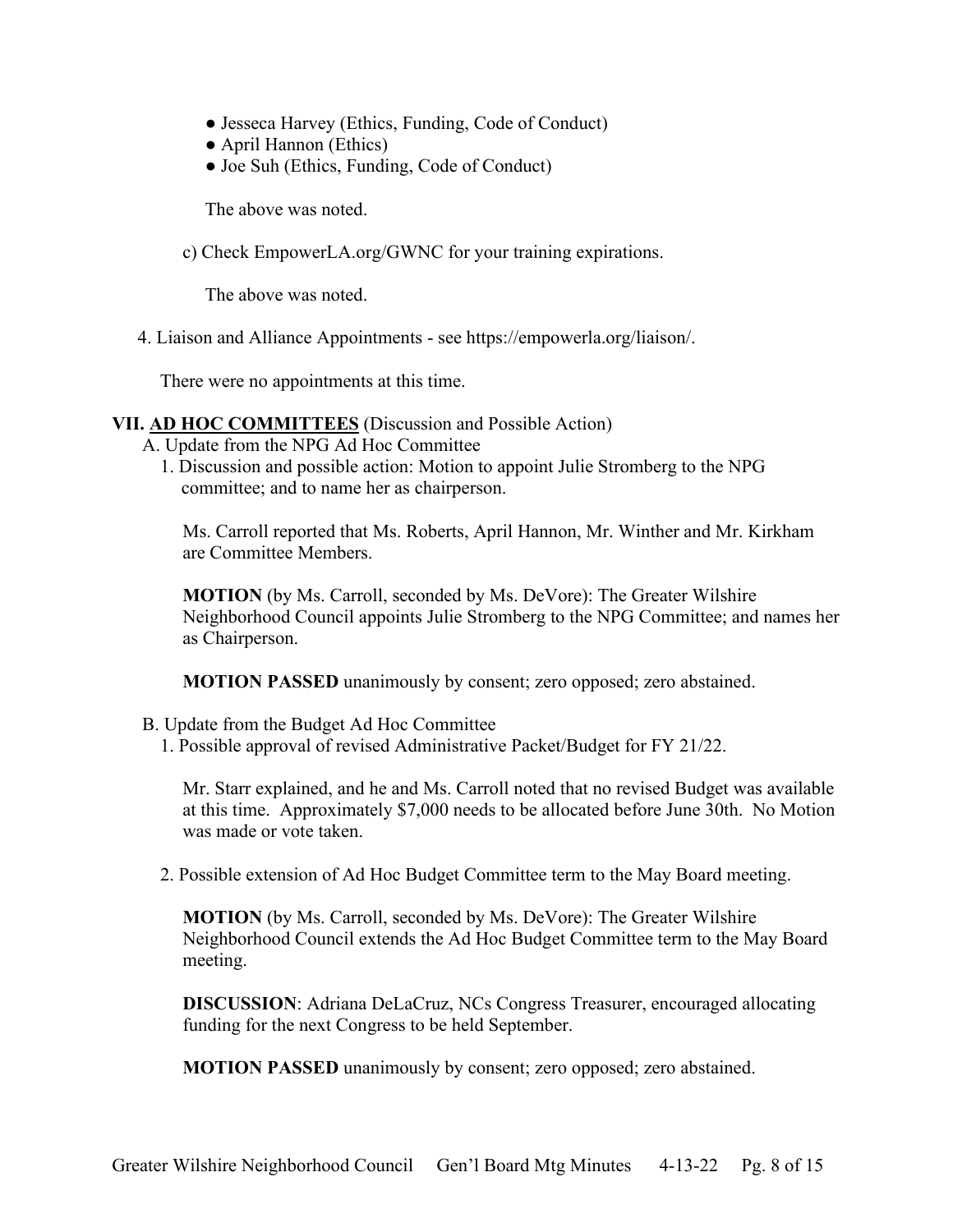C. Discussion and possible action: Creation of Ad Hoc Candidate Forum committees. 1. CD5 Candidate Forum Ad Hoc Committee.

Mr. Starr explained that Mr. Portillo Chairs the Committee, and that many Candidates are available to participate in the CD5 and CD13 Forums, lasting 6:00 - 9:00 p.m. on the same night to be determined.

**MOTION** (by Mr. D'Atri, seconded by Mr. Gilbert): The Greater Wilshire Neighborhood Council approves the creation of the following Ad Hoc Candidate Forum committees: CD5 and CD13, with the CD5 Chair being Juan Portillo and the CD13 Chair being Raphie Cantor.

**DISCUSSION**: Ms. Roberts, Mr. Portillo and Mr. Starr volunteered to be on the CD5 Committee; Mr. Gilbert, April Hannon, Mr. Cantor and Mr. D'Atri volunteered to be on the CD13 Committee.

**MOTION PASSED** unanimously by consent; zero opposed; zero abstained.

2. CD13 Candidate Forum Ad Hoc Committee See above Item #VII. C. 1.

**VIII. OUTREACH COMMITTEE** (Discussion and Possible Action) (Chair: Colette Amin). A. Report on the Outreach Committee Meeting from March 15, 2022. Ms. Amin referred to the below item.

B. Motion: Allocate up to \$250 for the purchase of GWNC re-usable bags for the GWNC/FoodCycleLA effort. Ms. Amin explained this.

**FUNDING MOTION** (by Mr. Portillo, seconded by Ms. Varghese): The Greater Wilshire Neighborhood Council allocates up to \$250 for the purchase of GWNC re-usable bags for the GWNC/FoodCycleLA effort.

**DISCUSSION:** Ms. Carroll explained why this Motion was brought; it's "not [an] additional" allocation. Ms. Amin explained that the bags will have the GWNC logo; Mr. Curran described the bag design.

**FUNDING MOTION PASSED** by a roll call vote of the 18 eligible voters present with 17 in favor ("Yes" or "Aye") (Appel, Ashworth, Carpenter, Carroll, Chvatal, Curran, D'Atri, DeVore, Gilbert, Gresham, Lee, Portillo, Roberts, Shim, Smith, Varghese and Winther); zero opposed; one abstained (the GWNC counts abstentions as neither "yes" votes or "no" votes) (Starr).

C. GWNC Citizen Recognition Program: The GWNC Outreach Committee has voted to present late GWNC Board member Mike Genewick with a Citizen Recognition Award for his long service to the community.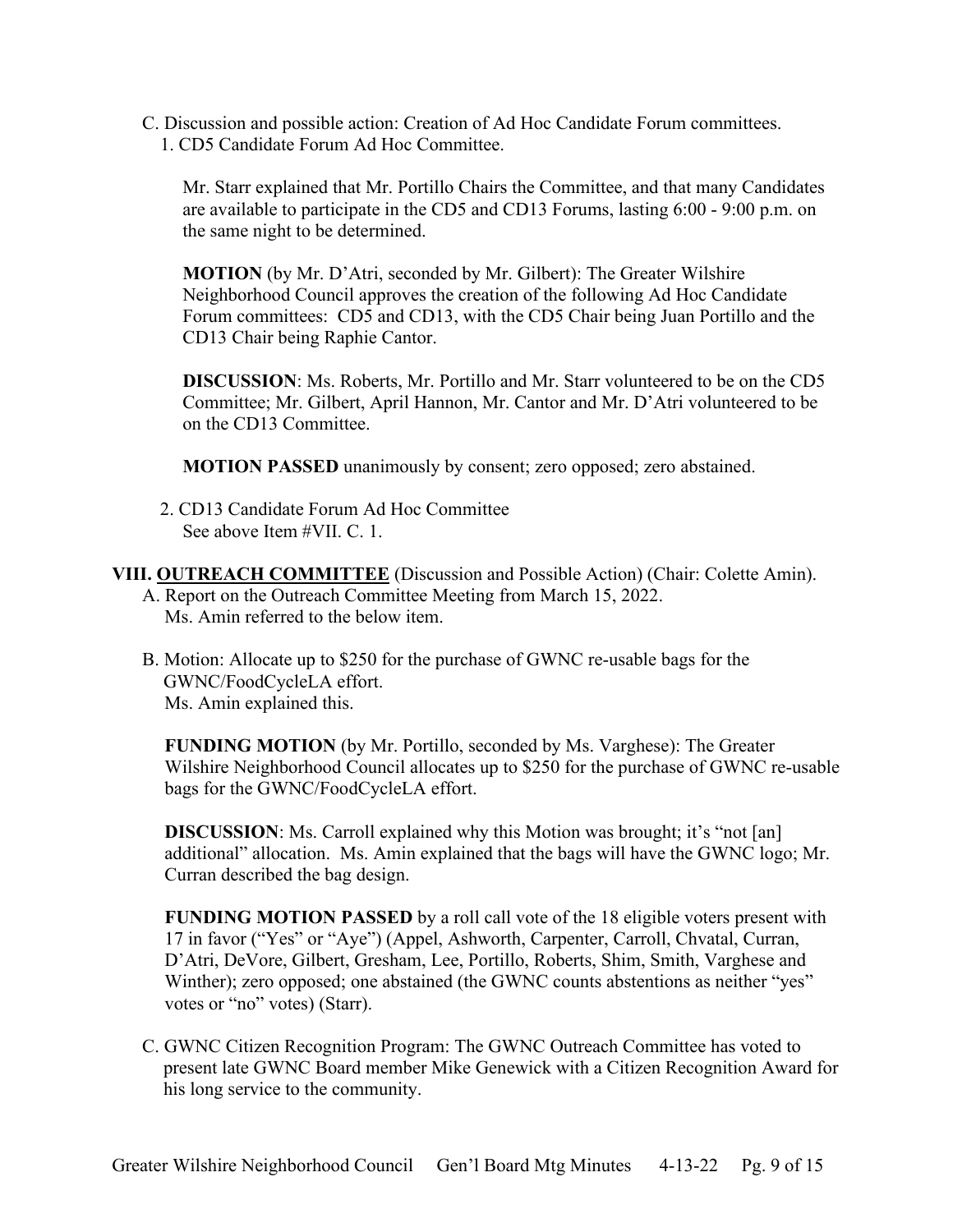Mr. Starr explained that the Board had previously voted to allow the Outreach Committee to directly make such Awards without Board approval.

D. Outreach Committee Liaisons: Discussion requested on whether it is appropriate to have Outreach Committee liaisons to the other GWNC Committees for the purposes of information on committee priorities and possible outreach efforts.

Mr. Darnell believed that Committee Chairs should be responsible for their Committees' outreach. Mr. Gresham and Mr. D'Atri also believed that liaisons were unnecessary.

E. Upcoming Outreach Committee Meeting. The next regular GWNC Outreach Committee Meeting will be on Tuesday, April 19, 2022 at 6:30 PM via Zoom ID #982 7679 1581.

Ms. Amin noted the above.

**IX. LAND USE COMMITTEE** (Discussion and possible action) (Chair: Brian Curran) A. Report on the March 22, 2022 Land Use Committee Meeting

Mr. Curran noted the above.

B. Consent Calendar: a single motion approves the following items (IX.B.1.a. through 6.a.) without board discussion. Any Board Member may ask that any item be removed from the consent calendar and voted on separately.

**CONSENT CALENDAR MOTION** (by Mr. D'Atri, seconded by Ms. Roberts): The Greater Wilshire Neighborhood Council approves the Consent Calendar Motion for Item numbers IX. B. 1. through IX. B. 6.

**CONSENT CALENDAR MOTION PASSED** by a roll call vote of the 18 eligible voters present with 14 in favor ("Yes" or "Aye") (Appel, Ashworth, Carpenter, Carroll, Chvatal, Curran, D'Atri, DeVore, Gilbert, Gresham, Portillo, Roberts, Smith and Winther); zero opposed; four abstained (the GWNC counts abstentions as neither "yes" votes or "no" votes) (Lee, Shim, Starr and Varghese).

# [*The following sub-section first and second paragraphs are copied from the Agenda.*]

- 1. 532 N. Wilton Pl: (Gregg Adams) Filing date: 12/10/21. Replace single-family dwelling and detached garage with new 3-story duplex at the rear, and 3-story single-family dwelling + accessory dwelling unit at the front. Demolition Pre-Inspection Application No. 21019-10000-05159/Job No. B21LA23219. Case no(s): none. Zoning: R3-1. TOC: Tier 2. Area 9: Oakwood/Maplewood/St. Andrews. Hearing date(s): none.
	- a) Motion: That the Greater Wilshire Neighborhood Council support the replacement of a single-family dwelling and detached garage with new 3- story duplex at the rear, and 3-story single-family dwelling + accessory dwelling unit at the front for the property located at 532 N. Wilton Pl. as presented on February 22, 2022.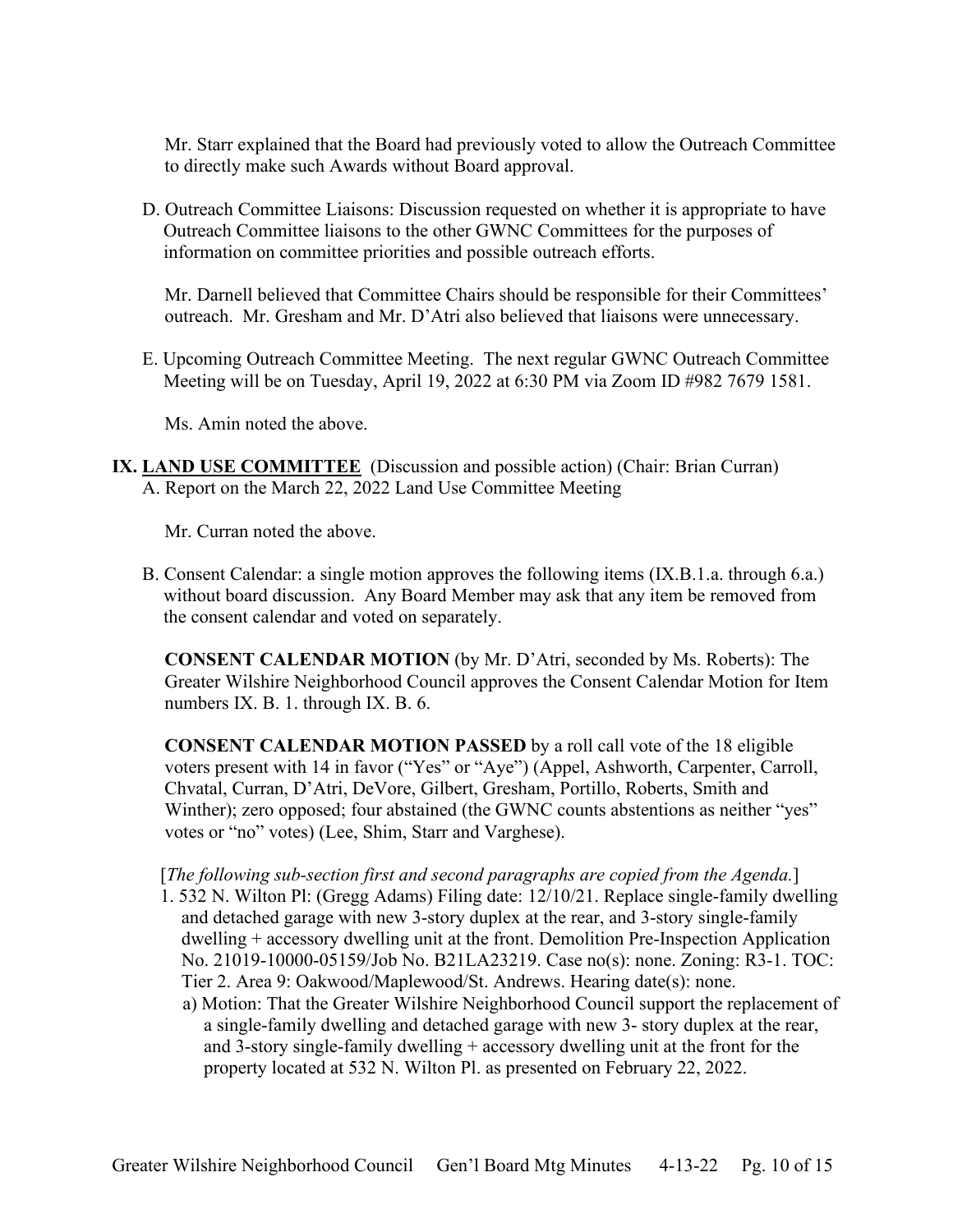See above Item #IX. B.

- 2. 810 S. Wilton Pl: (Ara Meliksetyan) Filing date: 6/16/21. Replace single-family dwelling with a 14-unit, 4-story residential building, which includes 3 very low income units, 1-story ground parking and 1-story subterranean parking. Case no(s): DIR-2021- 6050-TOC-HCA, ENV-2021-6051-EAF. Zoning: R3-1. TOC: Tier 3. Area 3: Country Club Heights. Hearing date(s): none.
	- a) Motion: That the Greater Wilshire Neighborhood Council support the replacement of a single-family dwelling with a 14-unit, 4-story residential building, which includes 3 very low income units for the property located at 532 N. Wilton Pl as presented on February 22, 2022.

Mr. Curran noted that the Agenda Motion should say "810 S.," not "532 N." See above Item #IX. B.

- 3. 6535 W. Melrose Ave, Ste 102: (Terri Dickerhoff) Application that has yet to be filed for on-site sale of alcohol in conjunction with a new sushi restaurant in the new mixed use building at the NE corner of Highland and Melrose. Zoning: [Q] C2-1VL-SN. TOC: not eligible. Area 8: Melrose. Hearing date(s): none.
	- a) Motion: That the Greater Wilshire Neighborhood Council oppose the application for a Conditional Use Permit for alcohol to allow the sale and dispensing of a full line of alcoholic beverages in an existing restaurant during the hours of  $7$  a.m.  $-11$  p.m. for the property located at 6535 W. Melrose Ave, Ste 102 as presented on February 22, 2022.

See above Item #IX. B.

- 4. 4001 W. 6th St: (Stacy Yoo) Filing date: 1/20/22. A CUP for the sale and service of a full line of alcohol for onsite consumption with an existing restaurant (Daedo Sikdang). Case no(s): ZA-2022-418-CUB, ENV-2022-419-CE. Zoning: C2-1. TOC: Tier 4. Area 12: Western-Wilton. Hearing date(s): none. Status: no response yet from applicant a) Motion: That the Greater Wilshire Neighborhood Council oppose the Conditional Use Permit for alcohol to allow the sale and dispensing of a full line of alcoholic
	- beverages in an existing restaurant during the hours of 7 a.m. 11 p.m. for the property located at 4001 W. 6th St. because the developer was requested, but declined, to appear before the Committee.

See above Item #IX. B.

5. 5784 W Melrose Ave (5788, 5788 ½, 5786 Melrose Ave): (Maria Impala, Kenneth Sanhueza) Conditional Use Permit for alcohol to allow the sale and dispensing of beer and wine for on-site consumption with ancillary off-site privileges with to-go food orders, in conjunction with an existing 1,450-sf restaurant, Ramen Melrose. The restaurant has 28 seats with proposed hours of alcohol sales from 11 a.m. - 2 a.m. daily. Case no: ZA-2021-9831-CUB. Zoning: C2-1. Area 5: Hancock Park and Area 7: Larchmont Village.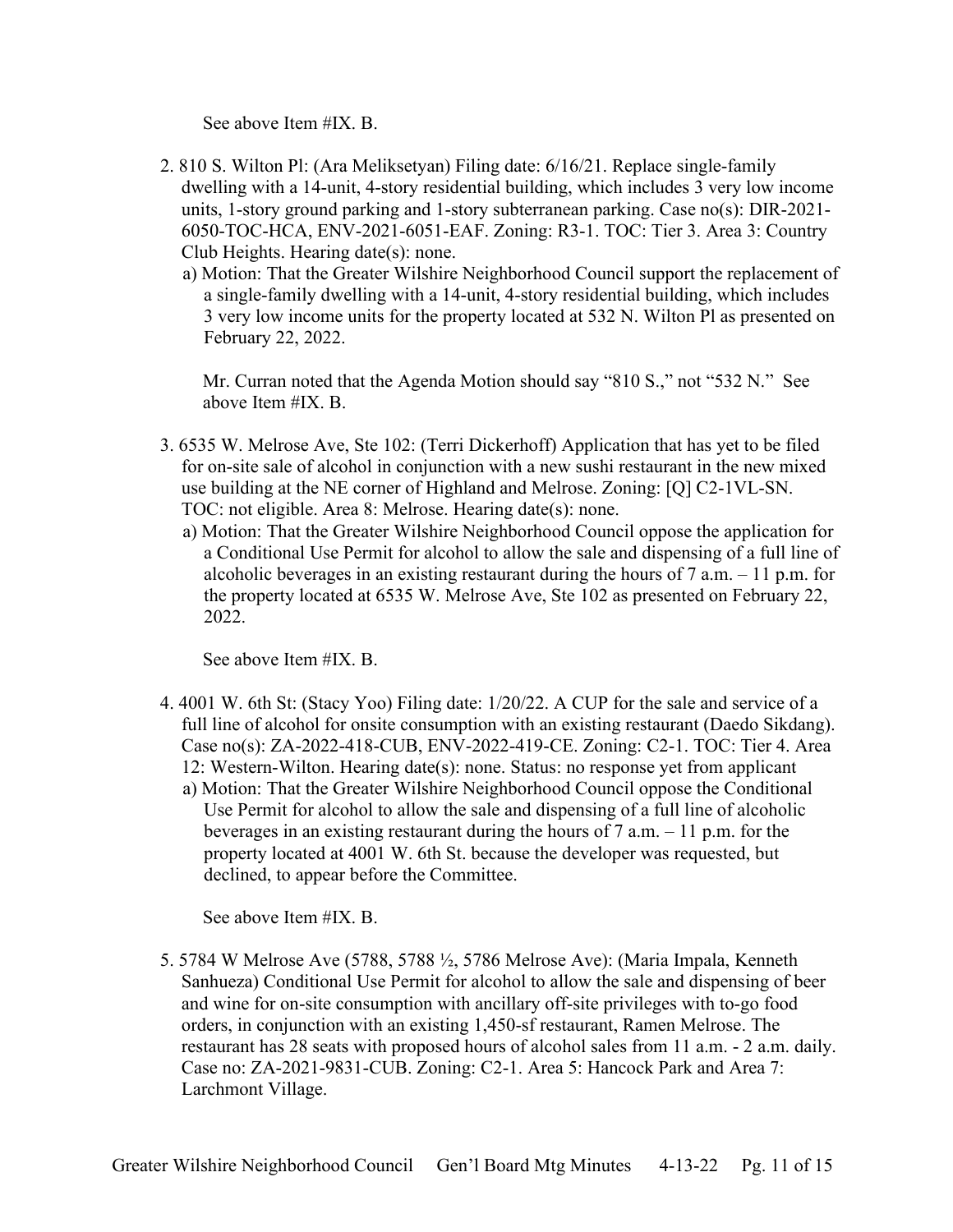a) Motion: That the Greater Wilshire Neighborhood Council oppose the Conditional Use Permit for allowing the sale and dispensing of beer and wine for on-site consumption with ancillary off-site privileges with to-go food orders for the property located at 5784 W Melrose Ave as presented on March 22, 2022 pending neighborhood outreach to the Hancock Park Homeowners Association and Larchmont Village Homeowners Association.

See above Item #IX. B.

- 6. 6101-6117 W. Melrose Ave & 713-735 N. Seward St: (Ann D'Amato) Demo of existing 1-story commercial building and surface parking lot, and construction of a 5 story, 74-ft tall commercial development with a total floor area of 67,889 sq ft (67,242 sf of office space and 647 sf of retail space), 168 vehicular parking spaces and 26 bicycle spaces. With the addition of the existing building floor area that will remain on Lots 18-20 (developed with two, two-story commercial buildings) the Project proposes a FAR of 1.88 to 1. Case no(s): CPC-2021-2908-ZC-HD-ZAD-WDI-SPR, ENV-2021- 2909- MND. Zoning: Melrose C4-1XL; Seward CM-1VL. TOC: not eligible. Area 8: Melrose. Applicants have met with the Larchmont Village HOA, Hancock Park HOA, and SoHo NA. All input has been shared with the developer for consideration and action. There will be a Public Hearing on Wednesday, March 30 at 11 am (notice can be found in meeting docs).
	- a) Motion: That the Greater Wilshire Neighborhood Council oppose the project at 6101-6117 W. Melrose Ave. and 713-735 N. Seward St. for the reason that the applicant failed to return to the Land Use Committee to resolve their concerns with both neighborhood outreach and the proposed project itself.

See above Item #IX. B.

C. Next GWNC Land Use Committee Meeting will be held Tuesday, April 26, 2022, 6:30 p.m. via Zoom ID #915 2786 9326.

Mr. Curran noted the above.

# **X. TRANSPORTATION COMMITTEE** (Discussion and possible action) (Chair: Cindy Chvatal).

A. Committee Report

Ms. Chvatal reported that the Committee will discuss, with the LAPD West Traffic Division, traffic enforcement, and discus possible solutions to traffic and transportation concerns in GWNC neighborhoods with LADOT Active Transportation Division.

B. Possible Motion: The GWNC appoints Sam Uresky, stakeholder, to the Transportation Committee.

**MOTION** (by Ms. Chvatal, seconded by Mr. D'Atri): The Greater Wilshire Neighborhood Council appoints Sam Uresky, stakeholder, to the Transportation **Committee**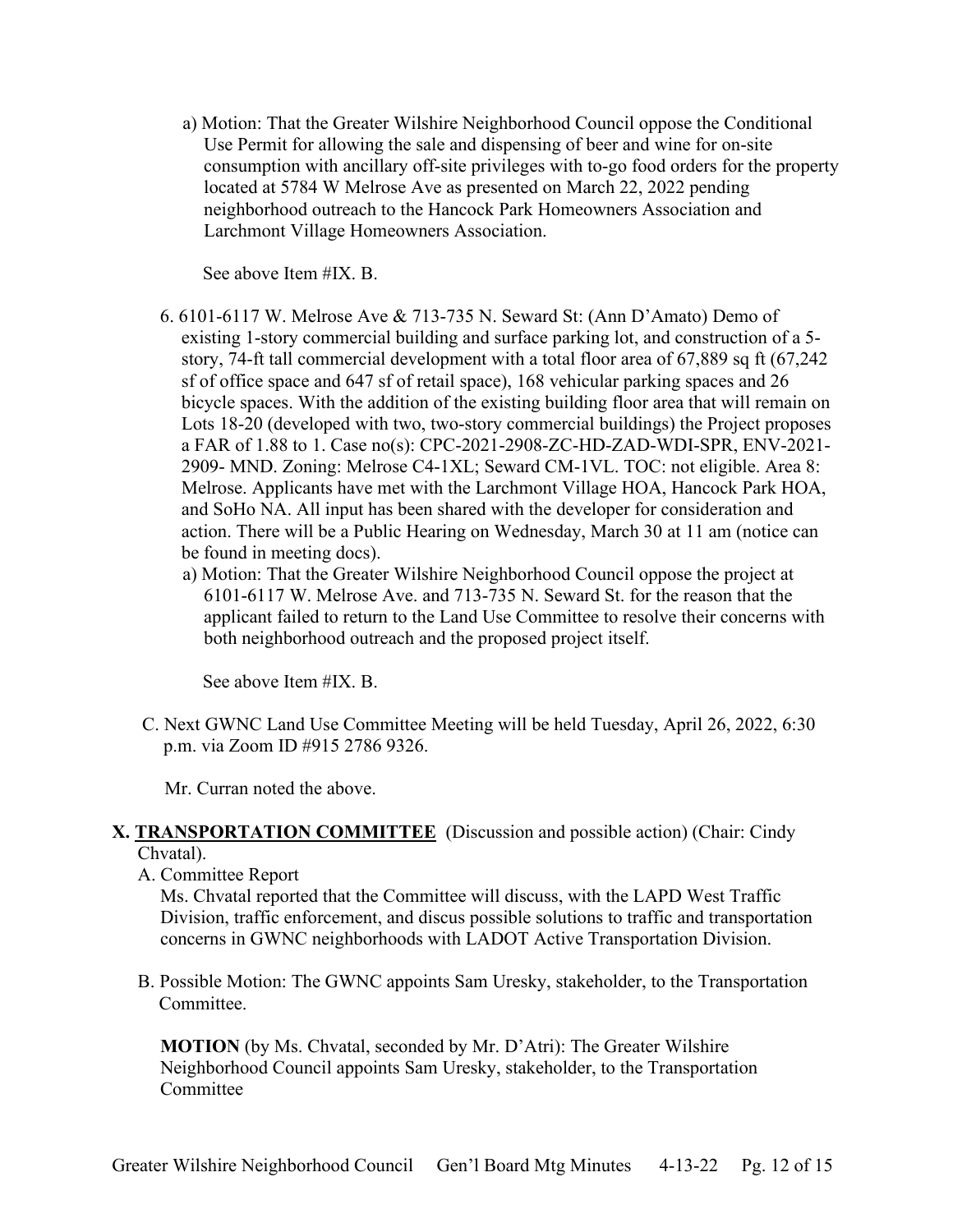**DISCUSSION**: Ms. Chvatal reported that Max Kirkham resigned from the Committee, creating the opening.

**MOTION PASSED** unanimously by consent; zero opposed; zero abstained.

C. Upcoming Transportation Committee Meeting. The next GWNC Transportation Committee Regular Meeting will be on Monday, May 23, 2022 at 7 p.m. via Zoom ID #921 5993 5555.

Ms. Chvatal noted the above.

- **XI. QUALITY OF LIFE COMMITTEE** (Discussion and possible action) (Chair: Charles D'Atri).
	- A. Report on the Wednesday, February 23, 2022 Quality of Life Committee Meeting.

Mr. D'Atri reported that the Committee had a "very productive" meeting and discussed parking issues, the growth of liquor licenses, and the easing of rules for obtaining licenses. Surplus City land is available; Pio Pico Elementary School was sold and will be available.

B. Upcoming Quality of Life Committee Meeting. The next GWNC Quality of Life Regular Meeting will be 7 p.m., Wednesday, May 25, via Zoom ID #849 7793 0618.

Mr. D'Atri noted the above and that the Committee meets quarterly.

**XII. RESILIENCE COMMITTEE** (Discussion and Possible Action) (Chair: Gary Gilbert). A. Report on the April 6, 2022 Resilience Committee Meeting.

Mr. Gilbert reported that the Committee will write a resilience plan and outreach via social media, and discussed creating an emergency preparedness video. The RYLAN [ReadyYourLANeighborhood; [http://www.emergency.lacity.org/rylan\]](http://www.emergency.lacity.org/rylan) program is ongoing.

B. Upcoming Resilience Committee Meeting. The next GWNC Resilience Committee Regular Meeting will be held at 7:00 p.m. on May 4, 2022, via Zoom ID #889 6098 2957.

Mr. Gilbert noted the above.

**XIII. ENVIRONMENTAL & SUSTAINABILITY COMMITTEE** (Discussion and possible action) (Chair: Cathy Roberts).

A. Report on the April 5, 2022 Committee Meeting

Ms. Roberts reported that the Committee discussed green composting and the use of gray water for yards.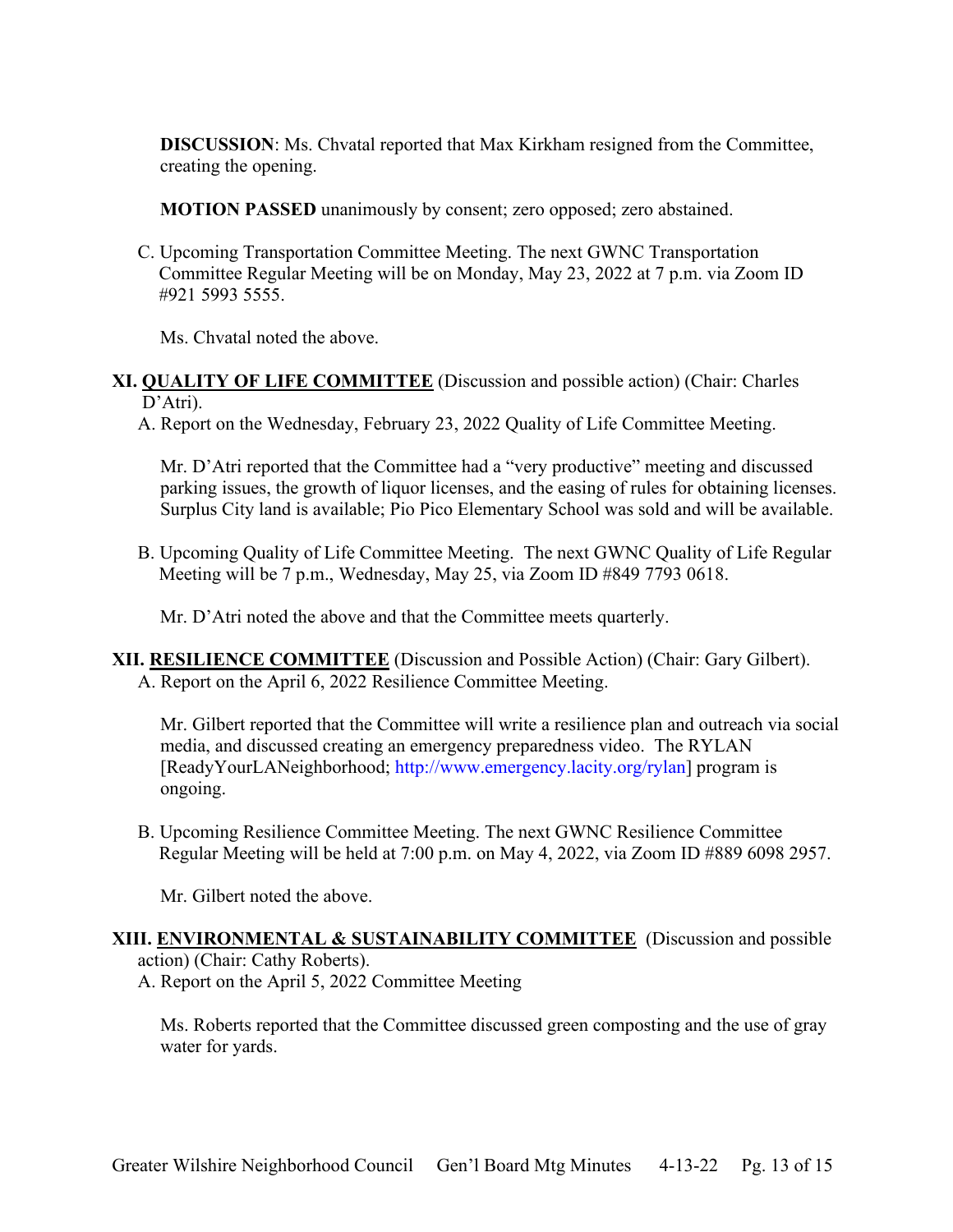B. Motion: That the Greater Wilshire Neighborhood Council support holding a webinar on Thursday, June 23 from 7:30-8:00 p.m. exploring available tools, resources, and rebates for household items and appliances that reduce impacts on climate change and allocate \$150 for promotion.

**FUNDING MOTION** (by Ms. Roberts, seconded by Mr. Carpenter): The Greater Wilshire Neighborhood Council supports holding a webinar on Thursday, June 23 from 7:30-8:00 p.m. exploring available tools, resources, and rebates for household items and appliances that reduce impacts on climate change and allocate \$150 for promotion.

**FUNDING MOTION PASSED** by a roll call vote of the 18 eligible voters present with 17 in favor ("Yes" or "Aye") (Appel, Ashworth, Carpenter, Carroll, Chvatal, Curran, D'Atri, DeVore, Gilbert, Gresham, Lee, Portillo, Roberts, Shim, Smith, Varghese and Winther); zero opposed; one abstained (the GWNC counts abstentions as neither "yes" votes or "no" votes) (Starr).

C. Motion: That the Greater Wilshire Neighborhood Council support filing a CIS and sending a letter in support of Council File 21-1463 in requiring the Climate Emergency Mobilization Office and other city entities to conduct public engagement when developing decarbonization programs.

**MOTION** (by Ms. Roberts, seconded by Mr. Gresham): The Greater Wilshire Neighborhood Council supports filing a CIS and sending a letter in support of Council File 21-1463 in requiring the Climate Emergency Mobilization Office and other city entities to conduct public engagement when developing decarbonization programs.

**DISCUSSION**: Ms. Roberts explained possible decarbonization processes.

**MOTION PASSED** unanimously by consent; zero opposed; zero abstained.

D. Motion: That the Greater Wilshire Neighborhood Council support filing a CIS in support of Council File 22-0151 and attaching a letter that reads: "Whereas zero-emission buildings help the environment, save money, and improve health and; whereas the City of Los Angeles should come up with a sensible plan to require new buildings to have zero emissions in a way that is fair to both renters and owners; therefore, the Greater Wilshire Neighborhood Council supports investigating a plan for new developments to be carbon neutral."

**MOTION** (by Ms. Roberts, seconded by Mr. Portillo): The Greater Wilshire Neighborhood Council supports filing a CIS in support of Council File 22-0151 and attaching a letter that reads: "Whereas zero-emission buildings help the environment, save money, and improve health and; whereas the City of Los Angeles should come up with a sensible plan to require new buildings to have zero emissions in a way that is fair to both renters and owners; therefore, the Greater Wilshire Neighborhood Council supports investigating a plan for new developments to be carbon neutral."